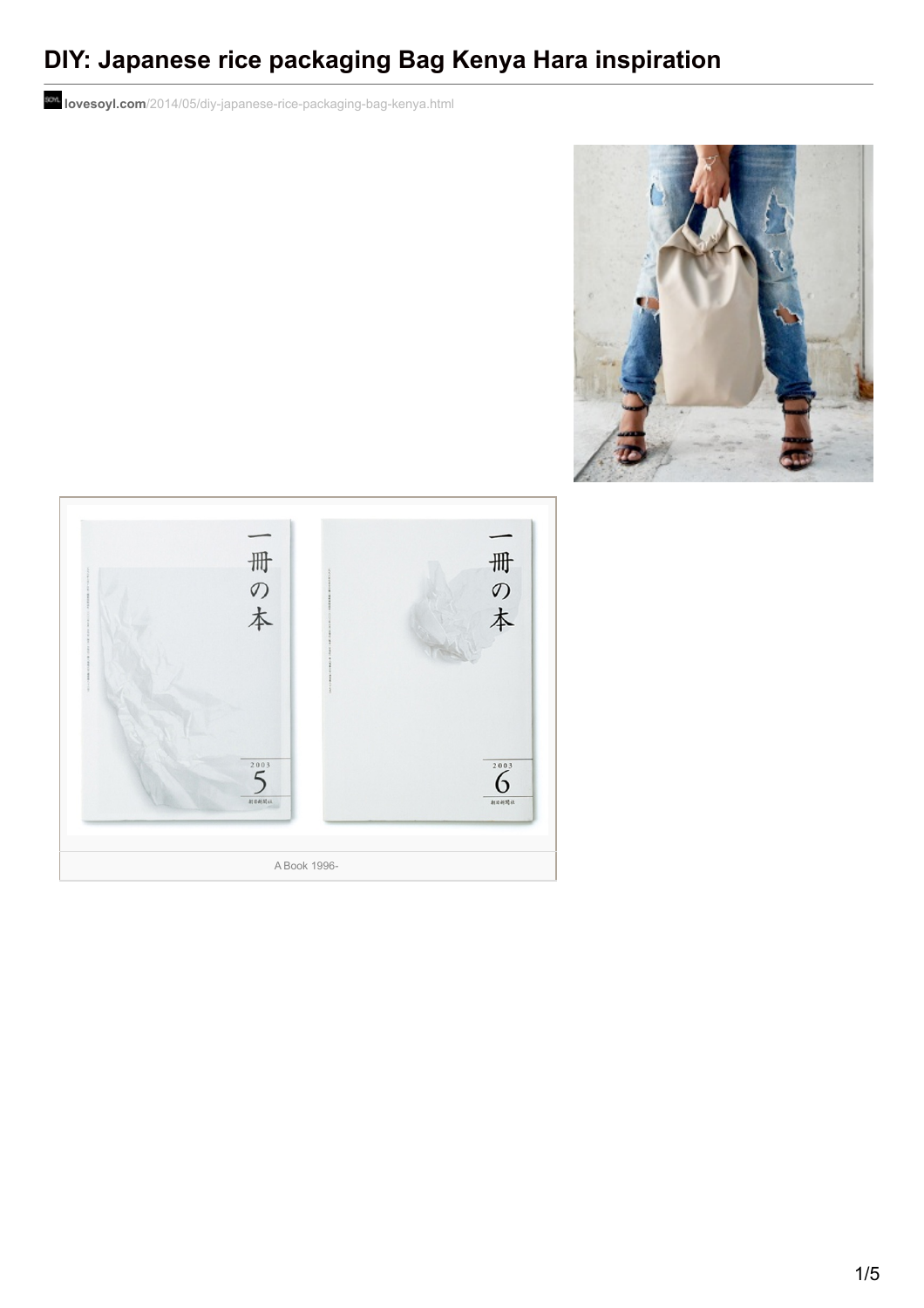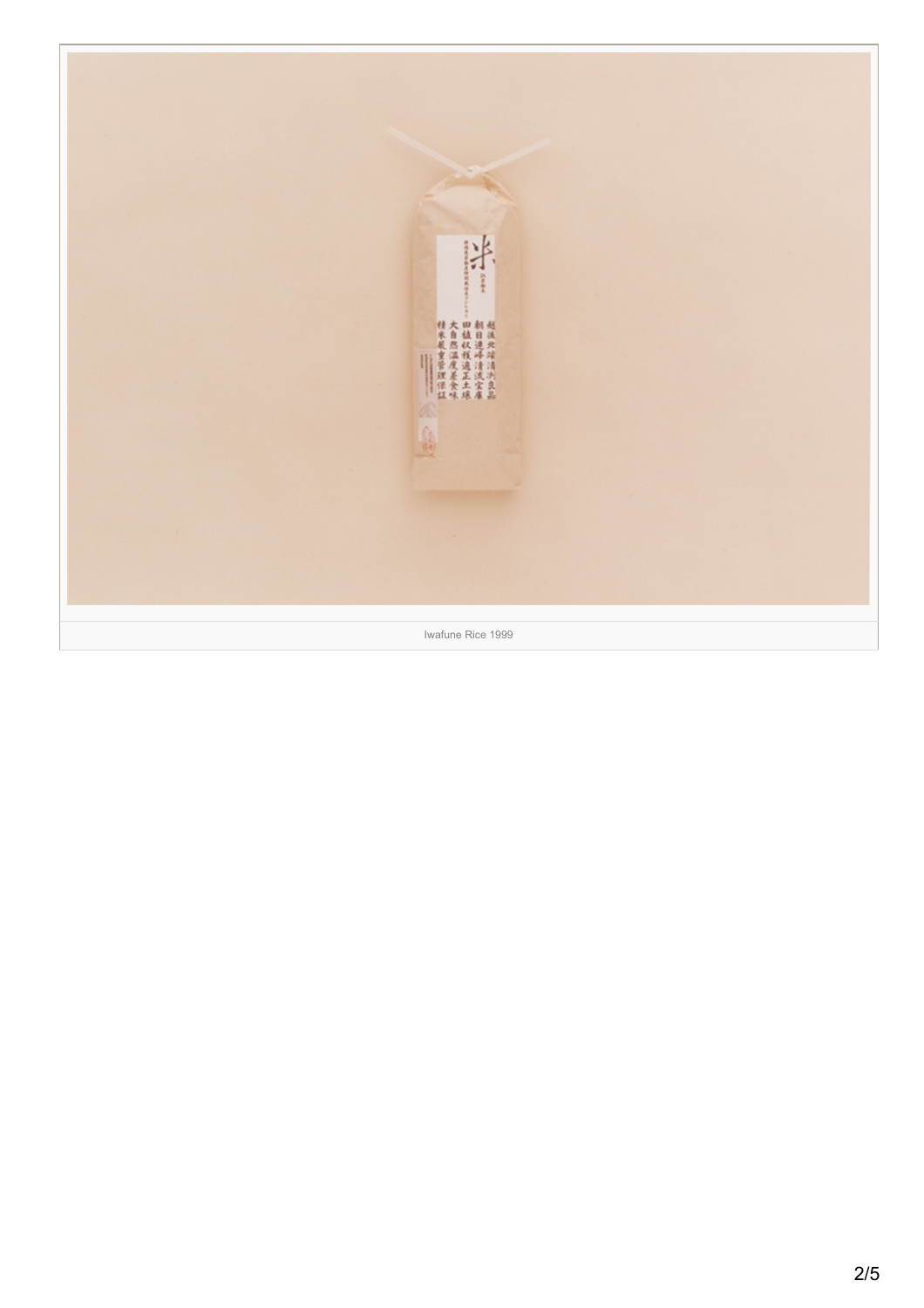

## Inspiration Kenya Hara

The second design is the one that inspired me to do this DIY. It's a design for one of Kenya Hara's clients who wanted a packaging which promotes safe and high quality rice.

It's clean and simple but modest. Pure like the rice it's containing.

Kenya runs the Hara design [institute](http://www.ndc.co.jp/hara/en/), a think tank for contemporary art in all forms and is a professor of the science of design at Tokyo's Musashino Art University.

> *I wish people would better appreciate design culture and histories, and use them as a resource. For example, at the time of the Meiji Restoration [1868-1912], the Japanese institutionalized tradition and aesthetics. It would be good to bring back those practices again when thinking about the future home. -Kenya Hara-*

## DIY

You will need some hardboard, faux leather, measuring tape, hot glue gun or sewing machine.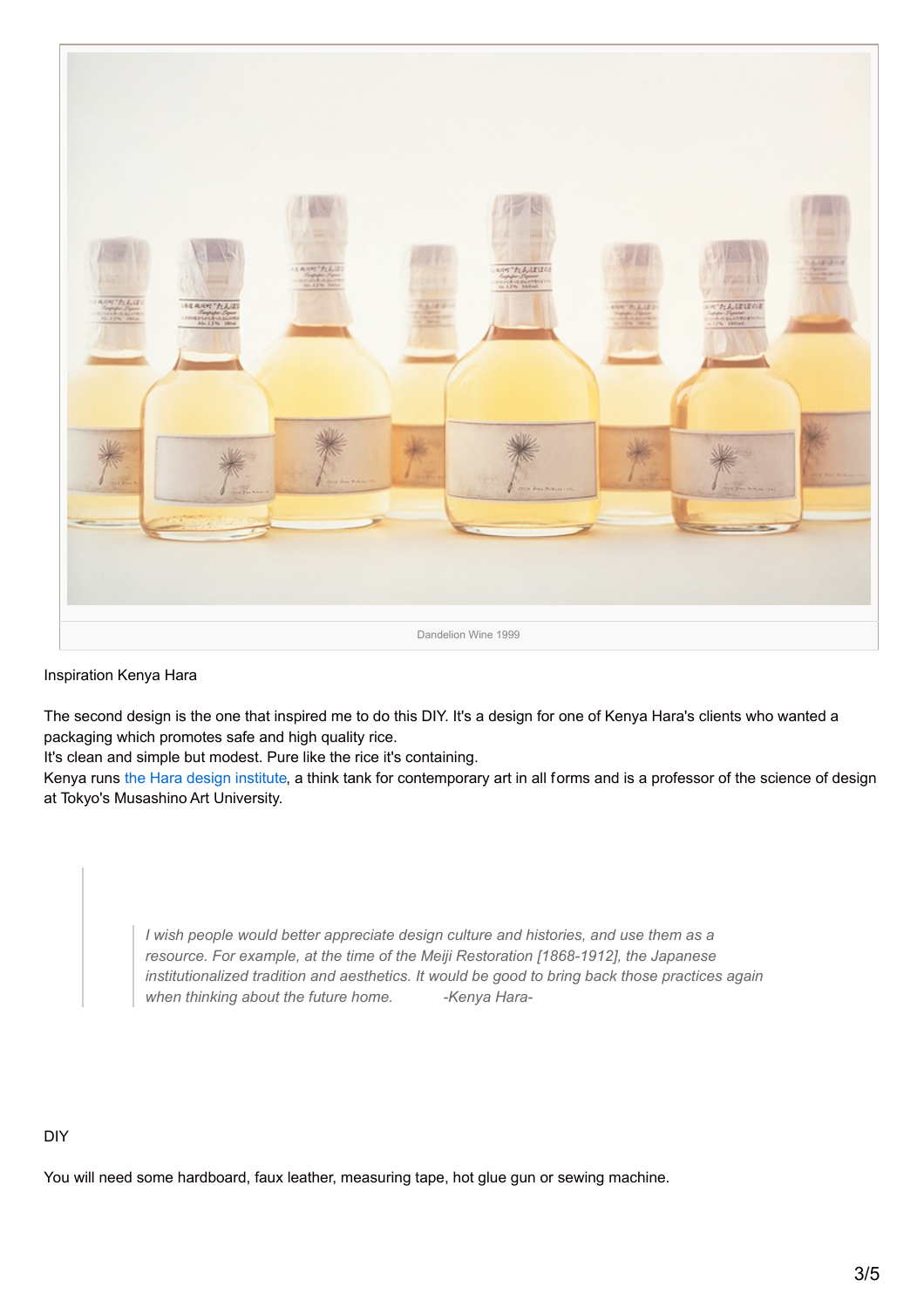

1.First up, we have to make the bottom of the bag with a piece of cardboard. Mine is an A5, half of the A4 cardboard. 2. Cover the piece of cardboard with the faux leather, both sides and glue it together.